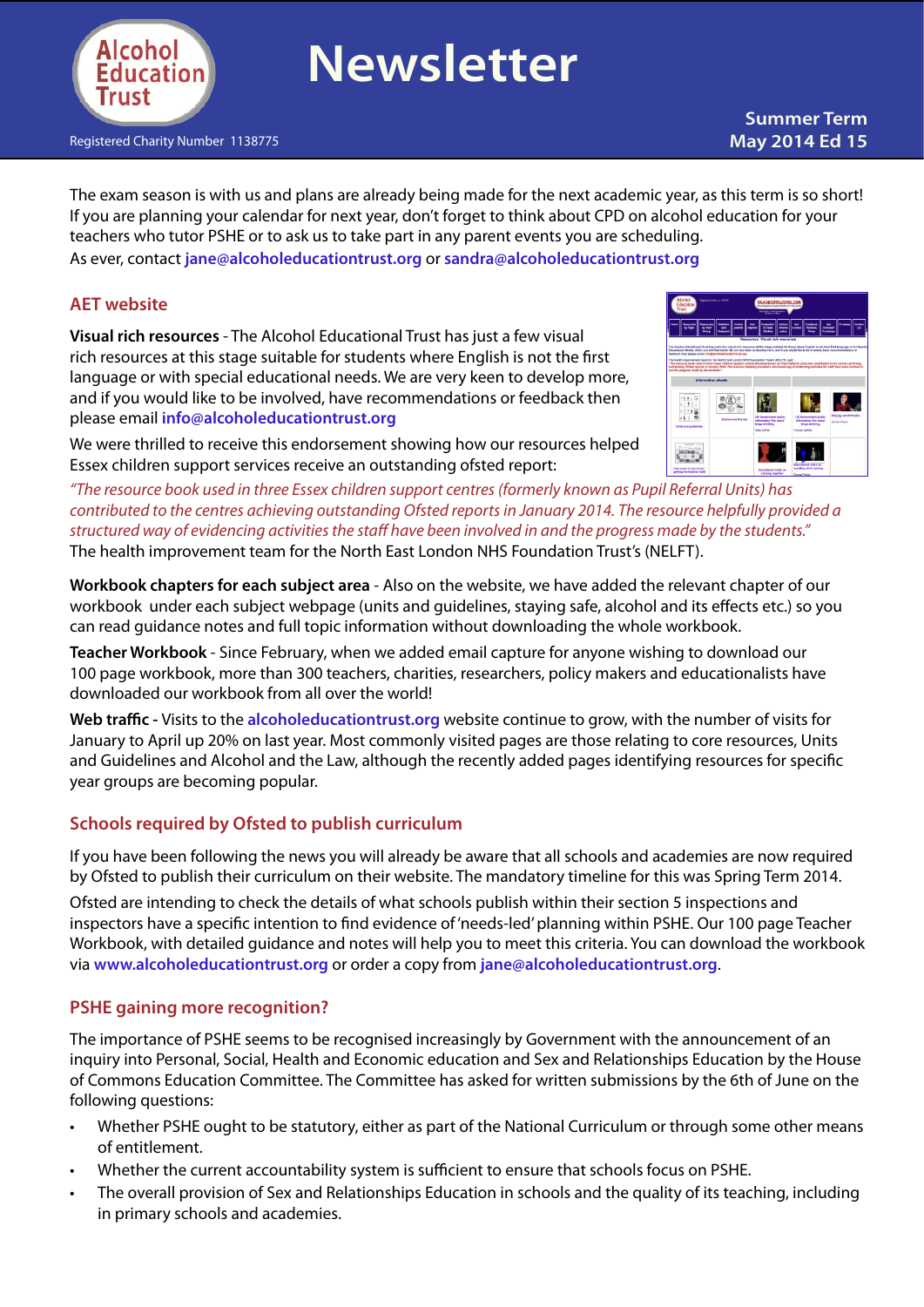- Whether recent Government steps to supplement the guidance on teaching about sex and relationships, including consent, abuse between teenagers and cyber-bullying, are adequate. •
- How the effectiveness of SRE should be measured. •

#### To make a written submission, see details via

**[www.parliament.uk/business/committees/committees-a-z/commons-select/education-committee/inquiries/](http://www.parliament.uk/business/committees/committees-a-z/commons-select/education-committee/inquiries/parliament-2010/pshe-and-sre-in-schools/) [parliament-2010/pshe-and-sre-in-schools/](http://www.parliament.uk/business/committees/committees-a-z/commons-select/education-committee/inquiries/parliament-2010/pshe-and-sre-in-schools/)**

#### **New alcohol 'craze' what next after Nek nominate?**

There are two new alcohol products on the horizon to be aware of. One is the 'Vaportini'. The \$35 Vaportini heats alcohol, releasing intoxicating vapours, which are breathed through a straw after being heated by a candle to 140 degrees Fahreneheit. Bypassing the digestive system, the Vaportini causes alcohol to be ingested directly to the bloodstream through the lungs, potentially causing dangerous levels of intoxication - especially if abused.

Normally, when a drink is consumed, alcohol is absorbed through the stomach (10%) and in the small intestine (85%). The presence of food slows this process further. When alcohol is inhaled, however, alcohol enters the lungs and goes directly into the bloodstream, causing a much more rapid and stronger buzz. The danger of vaporised alcohol entering the bloodstream directly as opposed to through the digestive system is that protective impulses - such as vomiting - are bypassed.

The second product, Palcohol is a powdered alcohol which turns water into vodka and rum. It was given approval in error in the US on April 8 and was withdrawn 13 days later. The US Alcohol and Tobacco Tax and Trade Bureau had originally approved various types of Palcohol, ranging from lemon drops to cosmopolitans. If this product was obtained over the internet, the worry is that it would allow underage drinkers to take powdered alcohol into venues to'lace'soft drinks to make them alcoholic.

# **Teacher CPD and parents alcohol education session at Montsaye Academy**

The consistency of information given to youngsters by teachers and parents is a key ingredient to affecting behavioural change. During the spring term, Sandra visited Montsaye Academy in Rothwell, Northants. and delivered staff CPD training and a parent workshop on the same day.

At the end of the school day, a group of enthusiastic teachers gathered in the library and benefitted from a CPD session in relation to delivering quality alcohol education

lessons. The session included some interesting debate and linked alcohol related issues to current local data.

Following a short break, it was the parents'turn. The session, consisting of lots of interesting discussion and questions, was well attended and positively received. As you can see, they were pleased with their information leaflets as they headed off to talk about alcohol some more.

# **CAP scheme in Hartlepool launched to combat underage drinking**

Hartlepool recently launched a Community Alcohol Partnership (CAP). The National scheme is in place in nearly 60 areas across the UK and is proving to be an extremely effective way to address the negative consequences associated with alcohol use and community issues among young people.

The Alcohol Education Trust are both proud and pleased to be working in partnerships with the CAP programme. Sandra Saint (our Parent Outreach



Coordinator) was one of the keynote speakers at the Hartlepool launch

event alongside Sally Forth (Hartlepool CAP lead), Stephen Akers Belcher (Hartlepool Mayor), Alan Simpson (regional CAP manager), Barry Coppinger (Police & Crime Commissioner) and Derek Lewis who is the new CAP National Chairman.

The multi-agency action plan is now underway and more positive outcomes in relation to alcohol issues for Hartlepool will be seen in the near future.



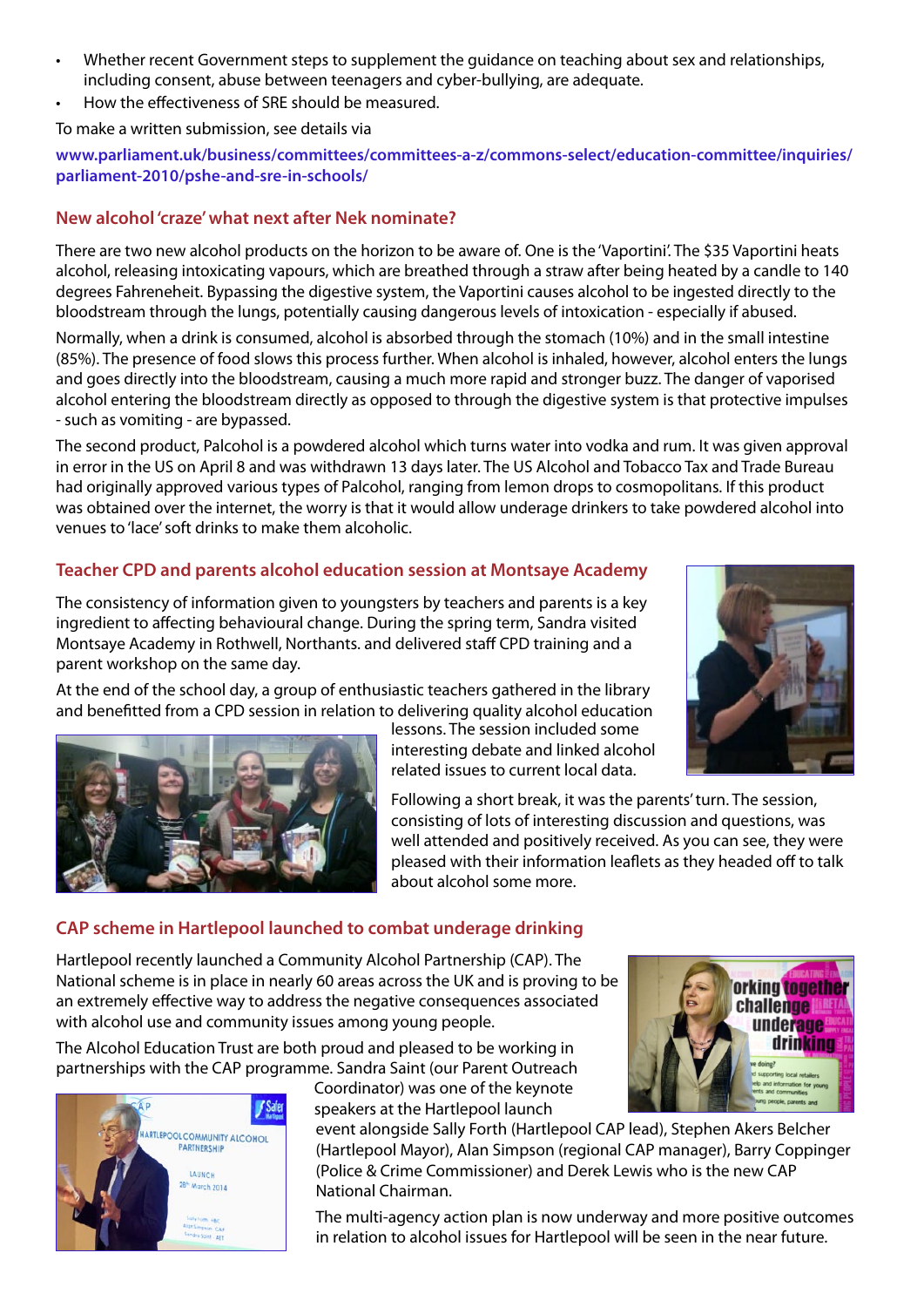#### **Great YouTube clip explains public health**

We love this short film which explains what public health through the life course means and how it differs from medicine.

Take a look via: **[www.youtube.com/watch?v=oy1CAMObRzc](http://www.youtube.com/watch?v=oy1CAMObRzc )**

#### **Underage hospital admissions for alcohol continue to decline**

There is good news with continued improvement in outcomes for our youngsters around alcohol. Hospital admissions caused by alcohol in England for under-18s declined by 13.9% since the last update in 2012 and by 34.4% over the past 5 years according to Public Health England and Local Authority Profiles for England (LAPEs). Overall 81.3% of the 326 local authorities, showed a decline in the numbers among under-18s.

Public Health England figures also show that there were 366 children aged 12 or under referred for treatment in England 2012/13, compared with 433 in 2011/12 – a decrease of 22%. A third of under-13s referred were treated for their own alcohol misuse, while others, including the 4-year-old in South Ayrshire, were referred to services because they were deemed vulnerable to start abusing substances themselves through exposure from a parent or other relative.

Attention has also been drawn to the risk of increasing alcohol poisoning cases following the rise of 'neknominate', a drinking challenge recently spreading across social media. Alcohol poisoning was the fourth highest alcohol-related cause of death in the UK responsible for 396 deaths in 2012. The ONS said:"There has been speculation that the influence of social media drinking games may drive these figures up in the future particularly among younger people."

**[www.ons.gov.uk/ons/dcp171778\\_353201.pdf](http://www.ons.gov.uk/ons/dcp171778_353201.pdf)**

# **Public Health England's Child Health Profiles snapshot of children and young people's health**

The Child Health Profiles 2014, present a picture of child health and

wellbeing for each local authority in England using 32 key health indicators which help local organisations work in partnership to improve health in their local area.

They contain data on a wide range of issues about and affecting child health, from levels of childhood obesity, MMR immunisation rates, teenage pregnancy and underage drinking, to hospital admissions, educational performance and youth crime.

There are simple things we can all do every day with our kids that are likely to support children's wellbeing. That's things like walking to school with them (and talking to them on the way), making sure they get a healthy breakfast, making sure they are active for the recommended 60 minutes per day and switching some of that screen time into physical activity.

PHE's Child and Maternal (ChiMat) Health Intelligence Network's website also provides interactive maps and charts for users to create their own views of the data, and links to further supporting and relevant products.

This is an annual update and the first time PHE has been responsible for publishing these statistics, previously published by the Department of Health.

**[www.chimat.org.uk/profiles/static](http://www.chimat.org.uk/profiles/static)**

# **Girls and gangs report from the Centre for Social Justice**

This report examines the experiences of girls in gangs and how gang life impacts on girls and young women. Drawing on information from current gang members, former gang members, charities working with gangs, government agencies and other frontline services, the report shows that thousands of British girls and young women are entangled in a

brutal gang culture where sexual exploitation, guns and drug-running are a daily reality. It says that too often headteachers"turn a blind eye"to gang activity, including the sexual exploitation of girls, to preserve schools' reputations.

The report calls on the government to act with urgency to map the problem of girls and young women associated with gangs so opportunities to intervene are easier to identify. It also calls for the involvement of youth workers in major trauma units in gang-affected areas.

**[www.centreforsocialjustice.org.uk/UserStorage/pdf/Pdf%20reports/Girls-and-Gangs-FINAL-VERSION.pdf](http://www.centreforsocialjustice.org.uk/UserStorage/pdf/Pdf%20reports/Girls-and-Gangs-FINAL-VERSION.pdf )**